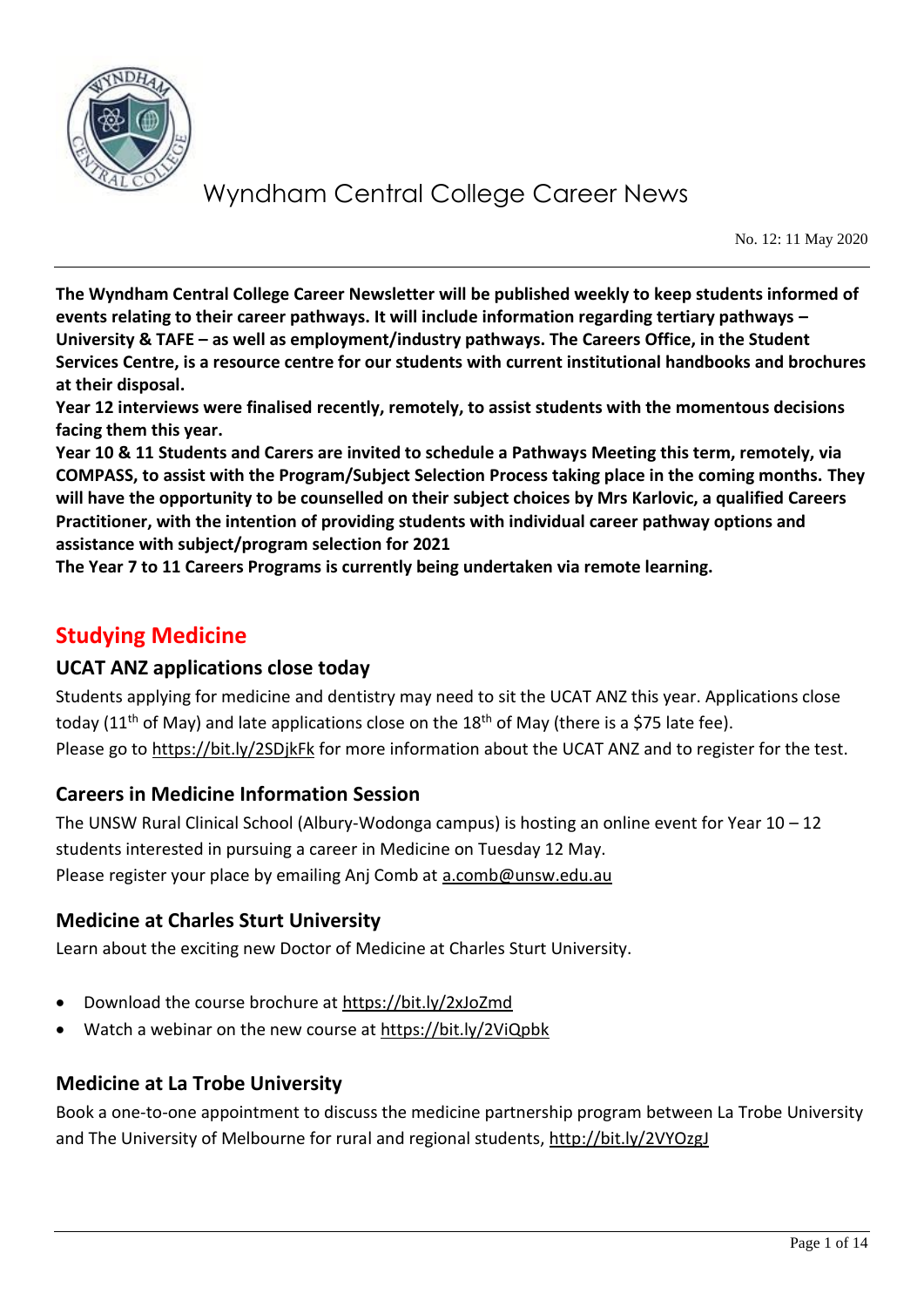

No. 12: 11 May 2020

### **Medicine at Monash University**

Learn about the exciting Bachelor of Medical Science / Doctor of Medicine at Monash University.

- View admissions and course information <https://bit.ly/3cgjPwP>
- Attend the virtual Monash Information Evening on Tuesday 26 May,<https://bit.ly/2LaFlqZ>

## **Virtual Career Expos**

These expos are for all prospective students and families no matter where you live.

#### **Year13 Career Expo**

Finding your dream job has never been easier.

The Year13 Expo lets you find a career you're genuinely passionate about without even having to get out of bed.

Over the course of the week, you'll hear from experts, chat with influencers and explore all of your postschool options at our digital careers expo that you can access from anywhere you have internet. When: The Expo will run between 18 – 22 May. Information and RSVP:<https://bit.ly/2KIe3rC>

#### **VCE & Beyond - Virtual Careers Expo**

This virtual expo is being coordinated by InspirED and is for students and their families. You will be able to:

Connect with Universities

- Visit virtual booths from over 80 University and Higher Education providers!
- Access faculty-specific information
- Ask live questions or book a video chat with student advisors
- Early admission information, scholarship applications and other relevant topics

Connect with VCE Experts

- Pick and choose daily webinars
- Specific career strategies for success
- Dealing with stress, maintaining motivation
- Parent-specific tips to support your child

When: 10 – 14 June, 2020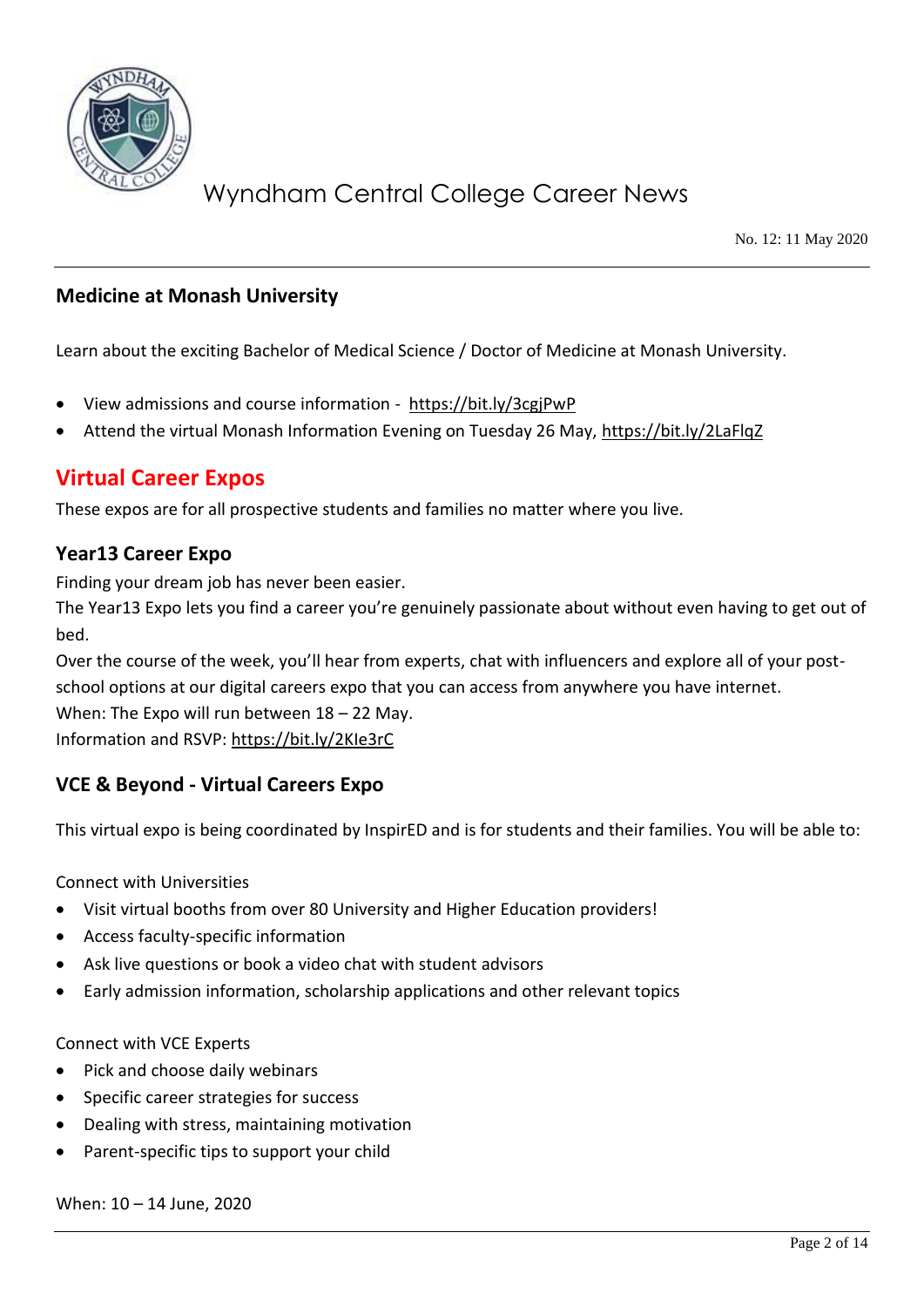

No. 12: 11 May 2020

Information and RSVP:<https://bit.ly/2XMrz5r>

Year 10 – 12 students will be given the opportunity to register online for the Virtual Careers Expo during their Scheduled remote CAP's time.

They will then have access to the Virtual Careers Expo, during scheduled class time & further into their individual time, to explore all the expo has to offer. Further details to follow.

### **Western Victorian Careers Expo**

This event will be run online and there is a huge range of exhibitors that students and families can connect with.

Whilst this event is targeted to students in Western Victoria, all prospective students are welcome to participate.

Date: Tuesday 23 June, 9.30am – 4.30pm. Information and RSVP[: https://bit.ly/3fuUdhR](https://bit.ly/3fuUdhR)

## **University Early Entry Programs (Year 12)**

The following early entry and early offer programs are now open for the 2021 intake:

#### **University of New England**

Direct Early Entry Program Applications close Friday 25 September, 2020 <https://bit.ly/39H4iVo>

#### **Australia National University**

Direct entry Applications close 25 May, 2020 <https://bit.ly/2WVbyHn>

### **La Trobe University**

Aspire Early Admissions Program Applications close 31 August 2020<http://bit.ly/2v9WOLN>

#### **Southern Cross University**

Transition to University Various closing dates <https://bit.ly/3eyFmTb>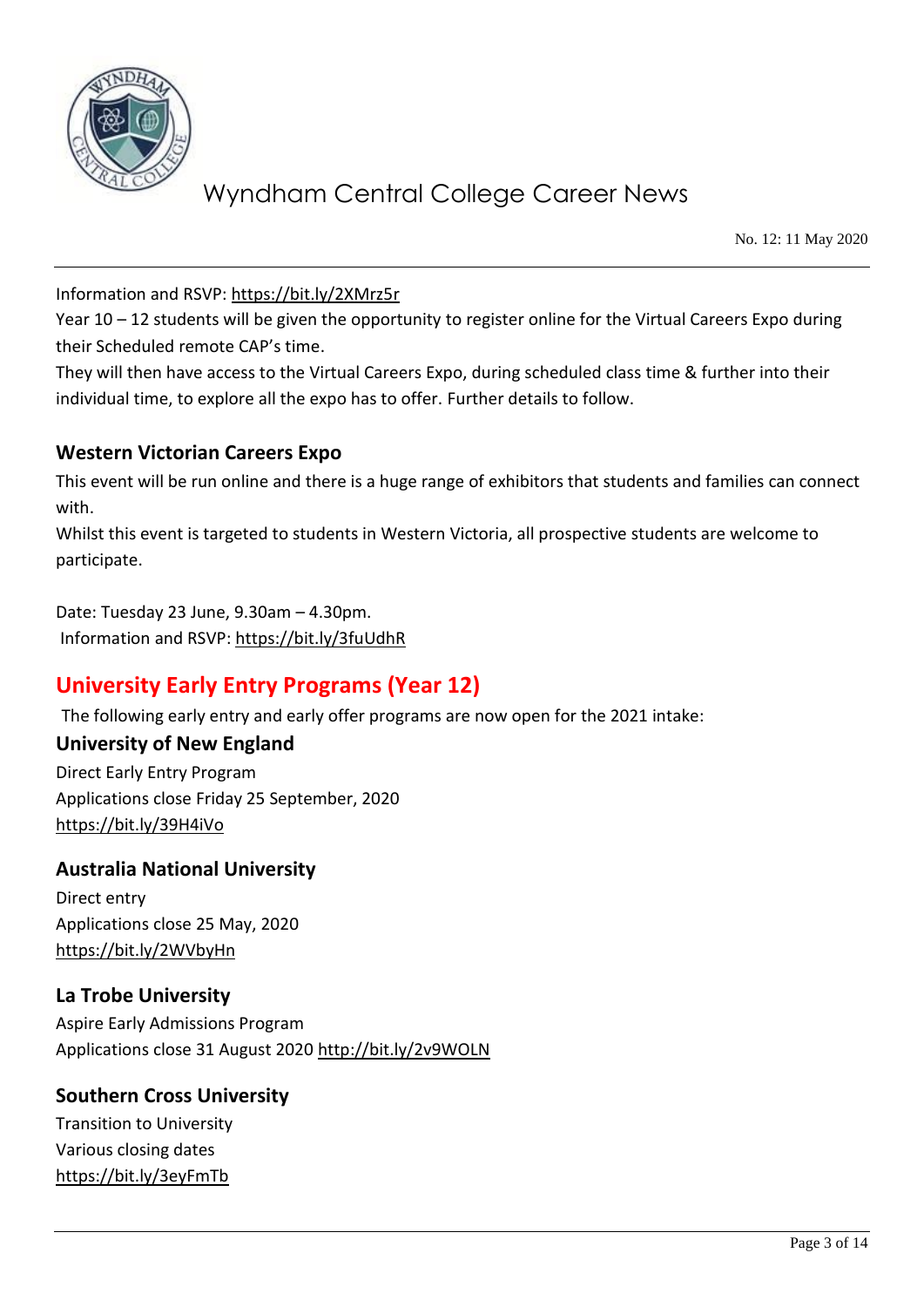

No. 12: 11 May 2020

### **University of Tasmania**

Schools Recommendation Program Applications for the first round of university offers close on 30 May, 2020 <https://bit.ly/2WjIGKX>

#### **Victoria University**

VU Guaranteed Selected schools only Applications close 9 October, 2020 <https://bit.ly/2Kw3ND6>

#### **Australian Catholic University**

Community Achievers Program Various closing dates for each campus<https://bit.ly/2KjeSqJ>

#### **Australian Catholic University**

Passion for Business Passion for Law <https://bit.ly/39y07e6>

### **Interested in IT or Accounting?**

The University of Technology Sydney co-op scholarship program is now open for the Bachelor of Accounting and Bachelor of Information Technology for the 2021 intake. For information and to apply, go to: Bachelor of Accounting,<https://bit.ly/2Wdjhzz> Bachelor of Information Technology,<https://bit.ly/2TepTvH>

### **Interested in Studying Business?**

Did you know that several universities offer a year of industry experience as part of their undergraduate business degrees? The following are three examples:

#### **Victoria University**

At least 40 weeks of paid industry experience through the Cooperative Education program (competitive entry),<http://bit.ly/2oWTNp7>

#### **Swinburne University**

A guaranteed year of paid industry experience through the Bachelor of Business (Professional) degree, <http://bit.ly/2pwwEM0>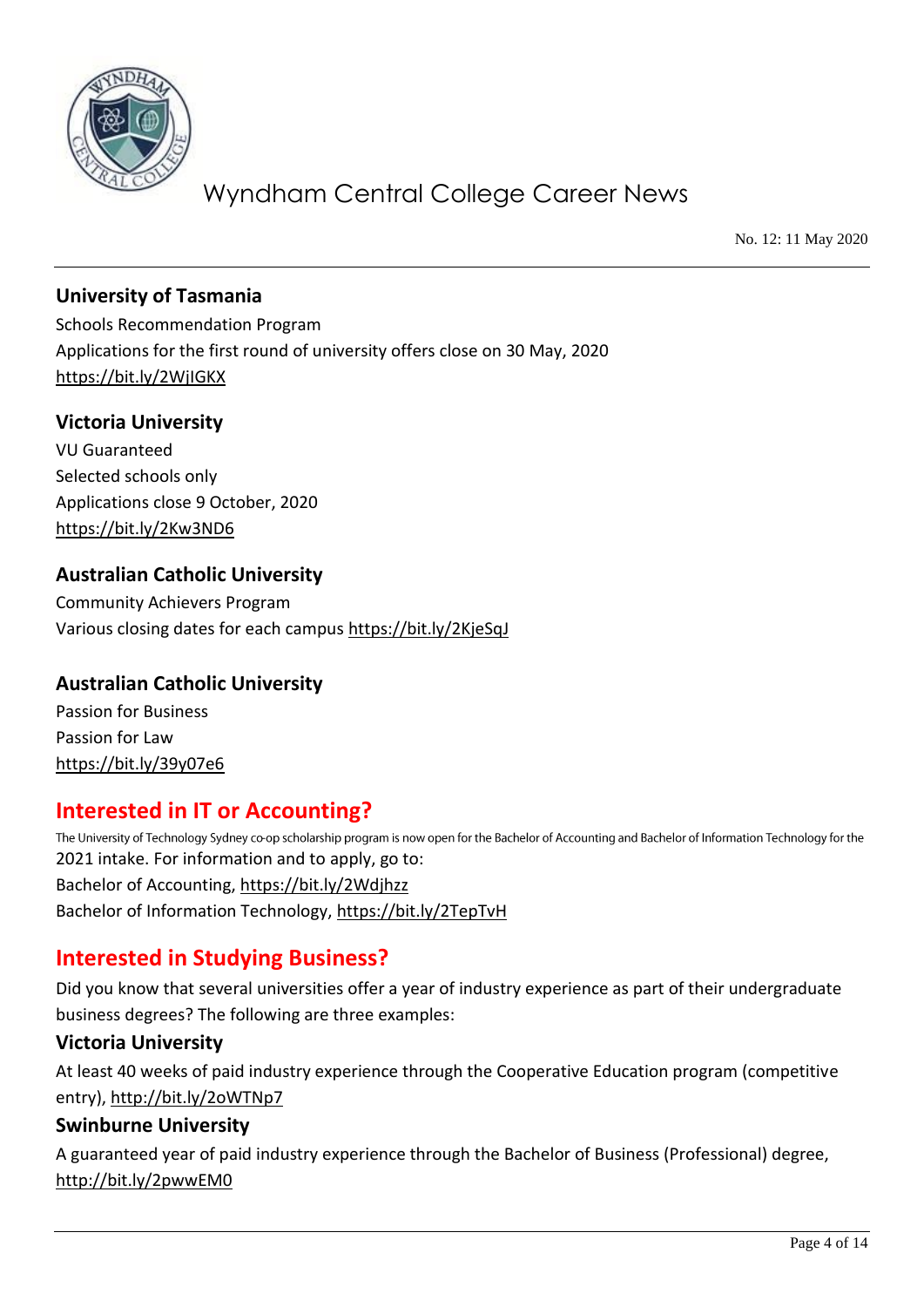

No. 12: 11 May 2020

### **RMIT University**

A guaranteed year of industry experience through the Applied program for Marketing, Economics and Finance, Information Systems, International Business, and Logistics and Supply Chain Management, <http://bit.ly/2aHKMgR>

## **Apprenticeship and Traineeship Resources**

#### **Australian Apprenticeship Pathways**

You will be able to undertake apprenticeship aptitude tests, find local apprenticeship and group training centres, and learn about different trade occupations, [www.aapathways.com.au/](http://www.aapathways.com.au/)

#### **4 steps to finding an apprenticeship or traineeship**

Australian Apprenticeships Pathways has developed a fantastic 4-step process for students to follow when seeking an apprenticeship or traineeship[, http://bit.ly/39yUYmQ](http://bit.ly/39yUYmQ)

#### **My Skills**

You can search for and explore vocational courses across Australia, learn about in demand jobs and watch videos of young people who have completed vocational training,<http://bit.ly/1D8uek7>

## **Australian Defence Force - Gap Year Program**

The Australian Defence Force Gap Year program provides an opportunity for young Australians who have finished Year 12 to experience military training and lifestyle whilst gaining new skills and pay over their Gap Year in the Army, Navy or Air Force.

You will earn more than \$45,000, have subsidised accommodation and full medical and dental coverage. The following roles still have spaces for applicants:

### **Army**

- Air Defence Operator
- Warehouse Coordinator
- Administration Assistant (closes 15/05/2020)
- Officer (closes 05/06/2020)
- Driver (closes 31/05/2020)
- Infantry Soldier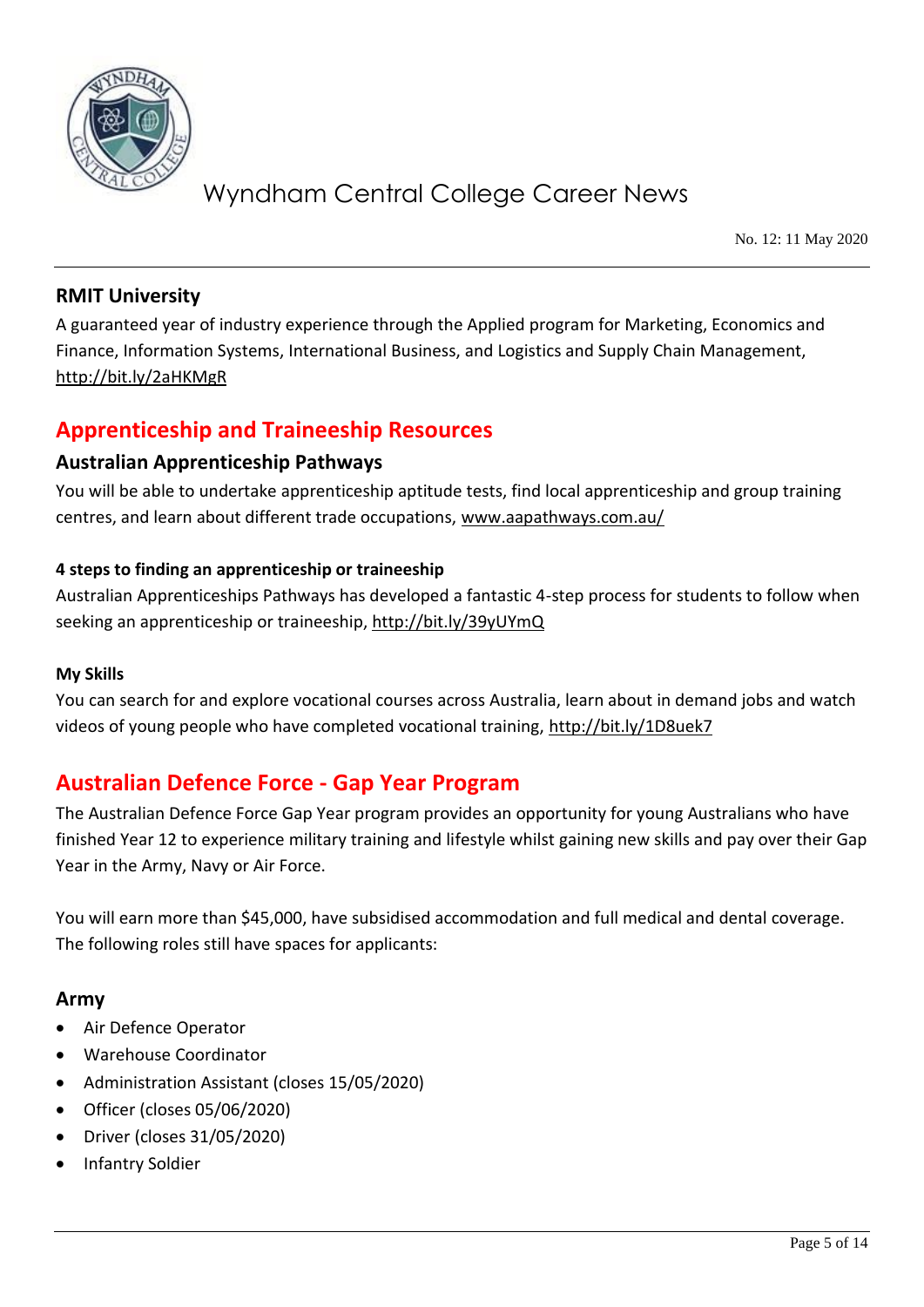

No. 12: 11 May 2020

### **Air Force (applications close in June)**

- Airbase Protection & Security
- Warehouse Storeperson
- Airfield Defence Guard
- Administration Assistant
- Aviation Support Technician

#### **Navy (applications close in July)**

- Electronics Engineer
- Electronics Engineering Submariner
- Helicopter Pilot
- Marine Engineer
- Marine Engineer Submariner
- Maritime Aviation Warfare Officer
- Maritime Logistics Officer
- Maritime Warfare Officer
- Maritime Warfare Officer Submariner
- Sailor

For more information and to start your application, go to<http://bit.ly/1dVvxxV>

### **Australian Defence Force – general entry**

**You can search for jobs in the Army, Navy and Air Force and start your application via the Defence Jobs website - [www.defencejobs.gov.au/](http://www.defencejobs.gov.au/)**

### **Recorded Career Seminars**

#### **Virtual Careers Expo**

This 2-day event was held on 7 and 8 May. You can access recorded seminars from universities and private colleges:

- 1) Go t[o https://bit.ly/2zgTe45](https://bit.ly/2zgTe45)
- 2) Register for an account
- 3) Follow the instructions in the email
- 4) View the list of recorded information seminars
- Watch the videos you are interested in $5)$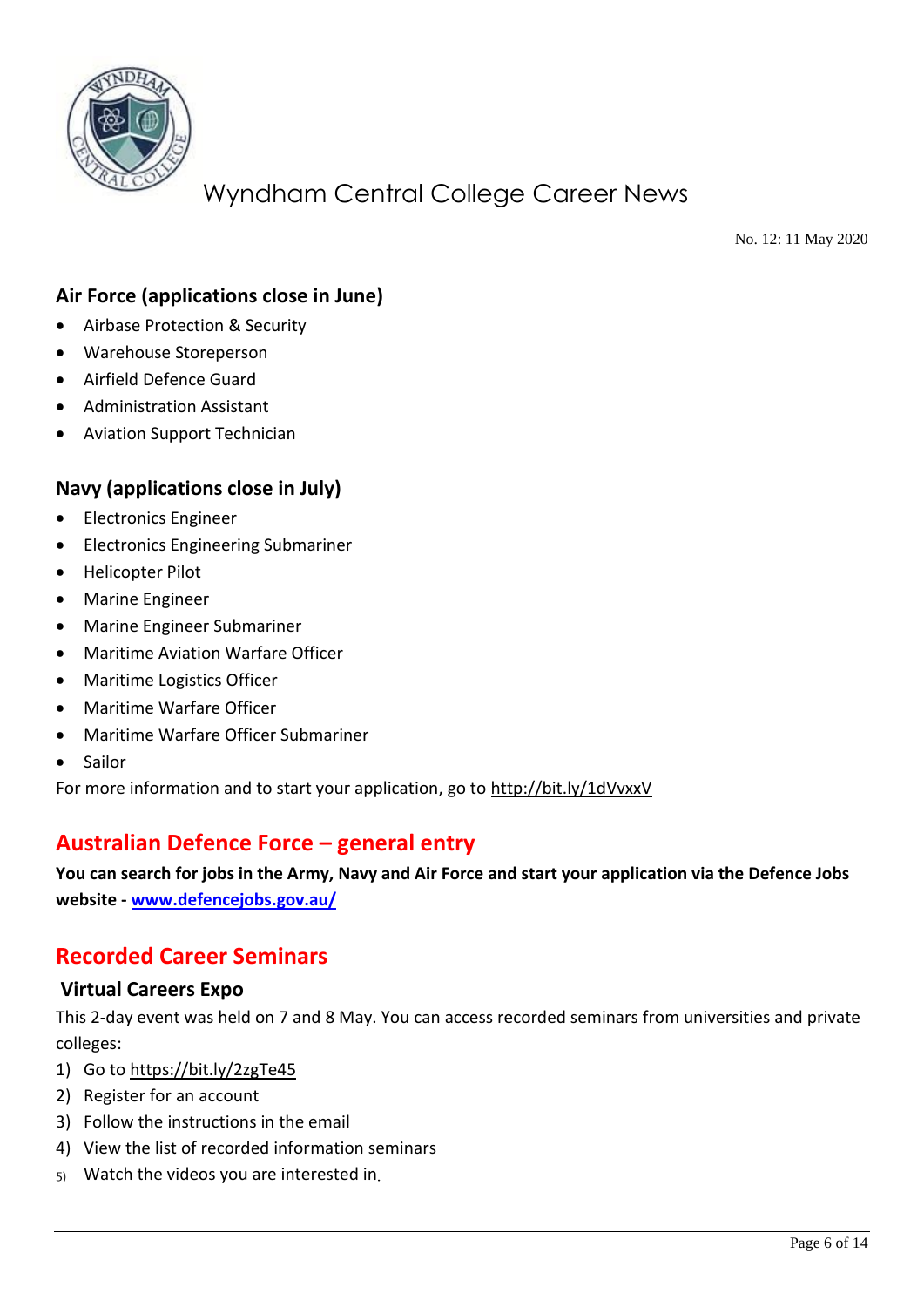

No. 12: 11 May 2020

### **VCE and Careers Expo 2020 and the Victorian Careers Show 2020**

Due to COVID-19 the VCE and Careers Expo 2020 and the Victorian Careers Show 2020 were cancelled. Many of the presenters have kindly recorded the seminars they were going to present live and have made them available for prospective students and their families.

To access the seminars, do the following:

- Go t[o www.vceandcareers.com.au/Seminars](http://www.vceandcareers.com.au/Seminars)
- Enter the following username: seminaraccess
- Enter the following password: Euug853ux

There are seminars on career interest areas, study tips, exam preparation, university courses, Defence Force and Victoria Police etc.

### **Changes to Open Days**

Each year universities, TAFEs and private institutes open their doors to prospective students and their families.

Open Days usually run in August and September and thousands of students and their families attend the events on campus.

This year, many institutes will now be running their open days online. Dates will be released over the next month.

Deakin University will be running their virtual open day on Sunday 16 August,<http://bit.ly/2vebI3X>

## **Explore Your Career Options!**

The following two universities are running live webinars to assist students to explore their career ideas and passions.

#### **University of Wollongong**

Careers101: Get Career Smart with UOW. Are you feeling the pressure of deciding what to do after Year 12, but not sure where to even start? Perhaps you've found an area of study that interests you, but want to learn more about what jobs it will lead to? Or maybe you've got your future all planned out but want to use some careers tools to make sure you're on the right path? Wherever you're at, this session has something for you.

When: Wednesday 13 May, 4pm-5pm Information and RSVP - <https://bit.ly/3b87NEt>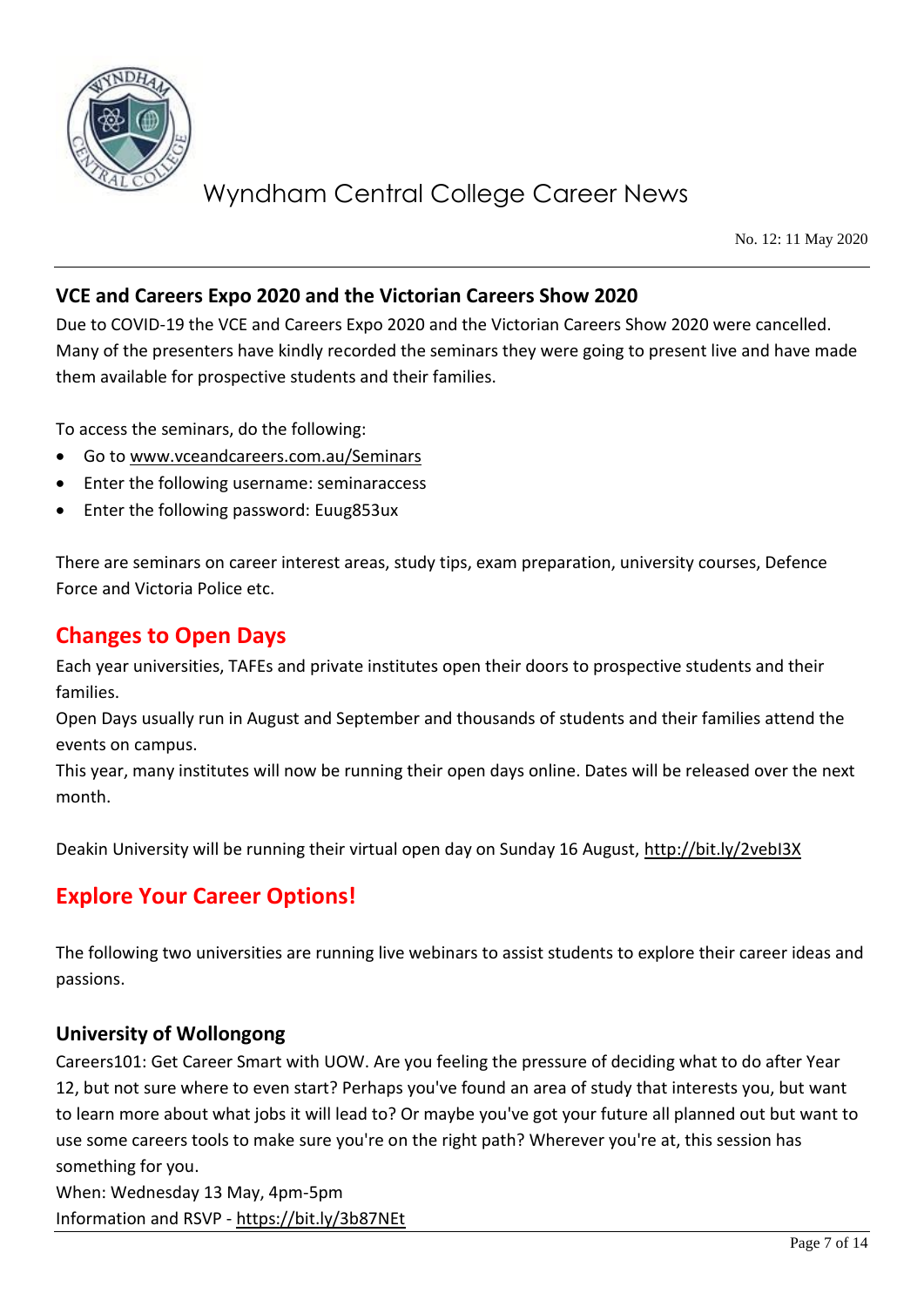

No. 12: 11 May 2020

### **RMIT University**

Steer your career: find your dream job with RMIT. Activities will provide students with the opportunity to do some self-reflection to assess where they are currently, understand what employers are looking for and consider what they can be doing inside and outside the classroom to achieve their goals. When: Tuesday 26 May, 6pm – 7pm Information and RSVP - <https://bit.ly/3cfQPpe>

## **Upcoming Virtual Career Events and Webinars**

### **The Hotel School Melbourne**

The Hotel School offers courses in hotel management, and hotel and tourism management. The institute is running two virtual events for prospective students in May:

- 14: Meet our students, 12.30pm 1pm,<https://bit.ly/2yJvGVF>
- 28: Information Session, 4pm 4.30pm,<https://bit.ly/2zrzqLs>

Early offer applications are now open for the 2021 intake. Minimum entry requirements for the Diploma and Bachelor courses is a year 12 completion – no ATAR is required,<https://bit.ly/35SErZN>

#### **Collarts – Webinar Series**

Australian College of the Arts (Collarts) is running the following online webinars for prospective students: **June**

29 Interior Design 30 Fashion & Sustainability 30 Fashion Marketing

#### **July**

- 1 Animation & VFX
- 1 Digital & Social Media
- 7 Dramatic Arts (Comedy)
- 7 Screen & Media
- 8 Music Performance
- 8 Music Production
- 9 Audio Engineering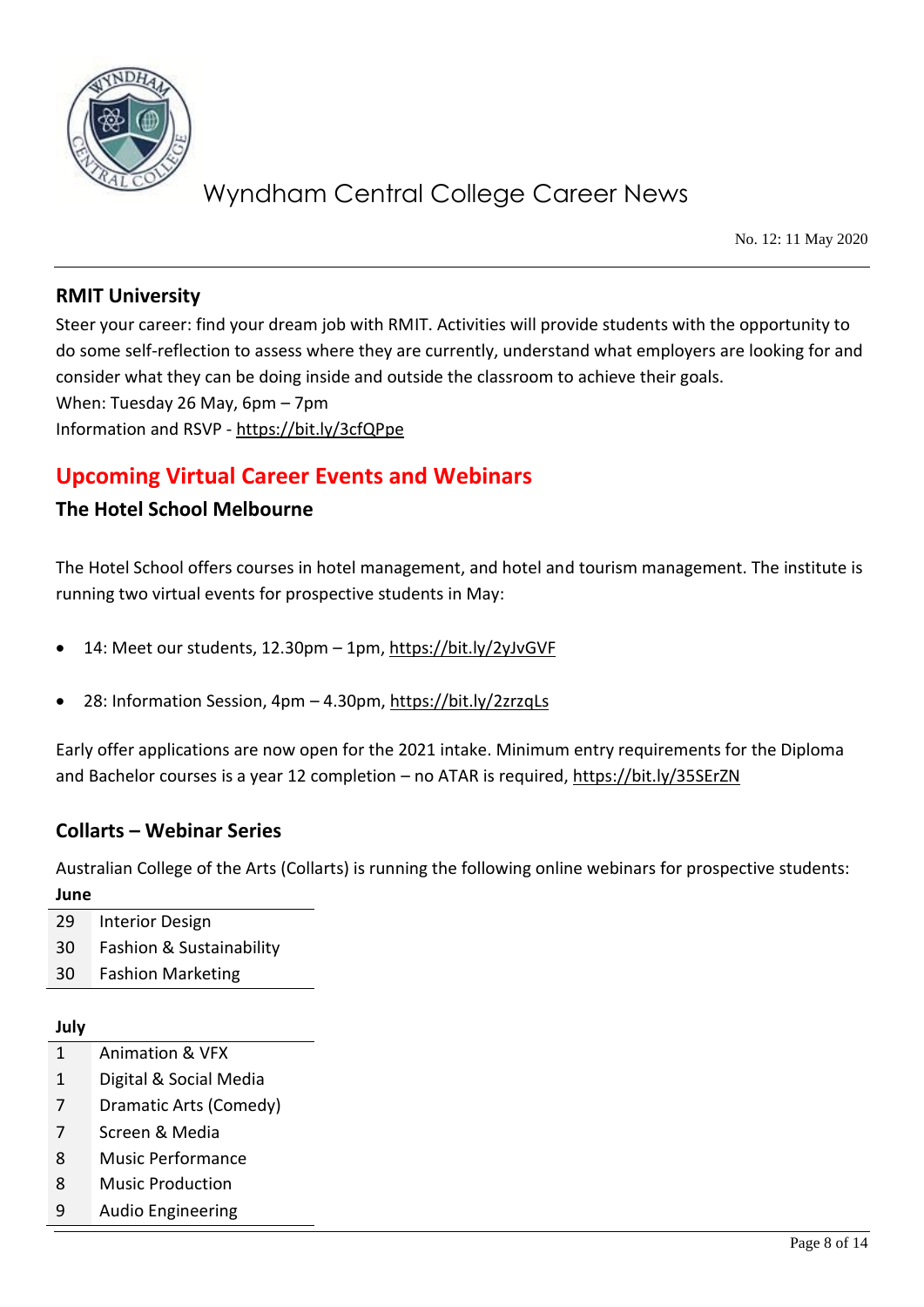

No. 12: 11 May 2020

10 Entertainment

Management

10 Entertainment Journalism

Information and RSVP - <https://bit.ly/2KBApv2>

#### **Swinburne University – Mid-year Web Sessions**

Swinburne University is running the following online information sessions for prospective students in June:

- 15 Recession proof careers
- 16 Technology and pandemics
- 17 Redesigning Melbourne
- 18 Help with university and TAFE fees

Information and RSVP - <https://bit.ly/3fxpcd4>

## **Academy of Information Technology (AIT)**

AIT is a private college located in Melbourne. The Institute offers vocational and higher education courses in the following study areas:

- 2D Animation
- 3D Design
- Digital Design
- Film & Video
- Game Design and Games Programming
- **Interior Design**
- Mobile App Development

The Institute is running a virtual open day for prospective students and their families. Students will be able to live chat with course advisers, see award-winning student works, live chat with current students and learn about courses and the admissions process.

When: Wednesday 10 June, 5pm – 7pm Information and RSVP - <https://bit.ly/3bo7ZPX> **Upcoming virtual career events and webinars**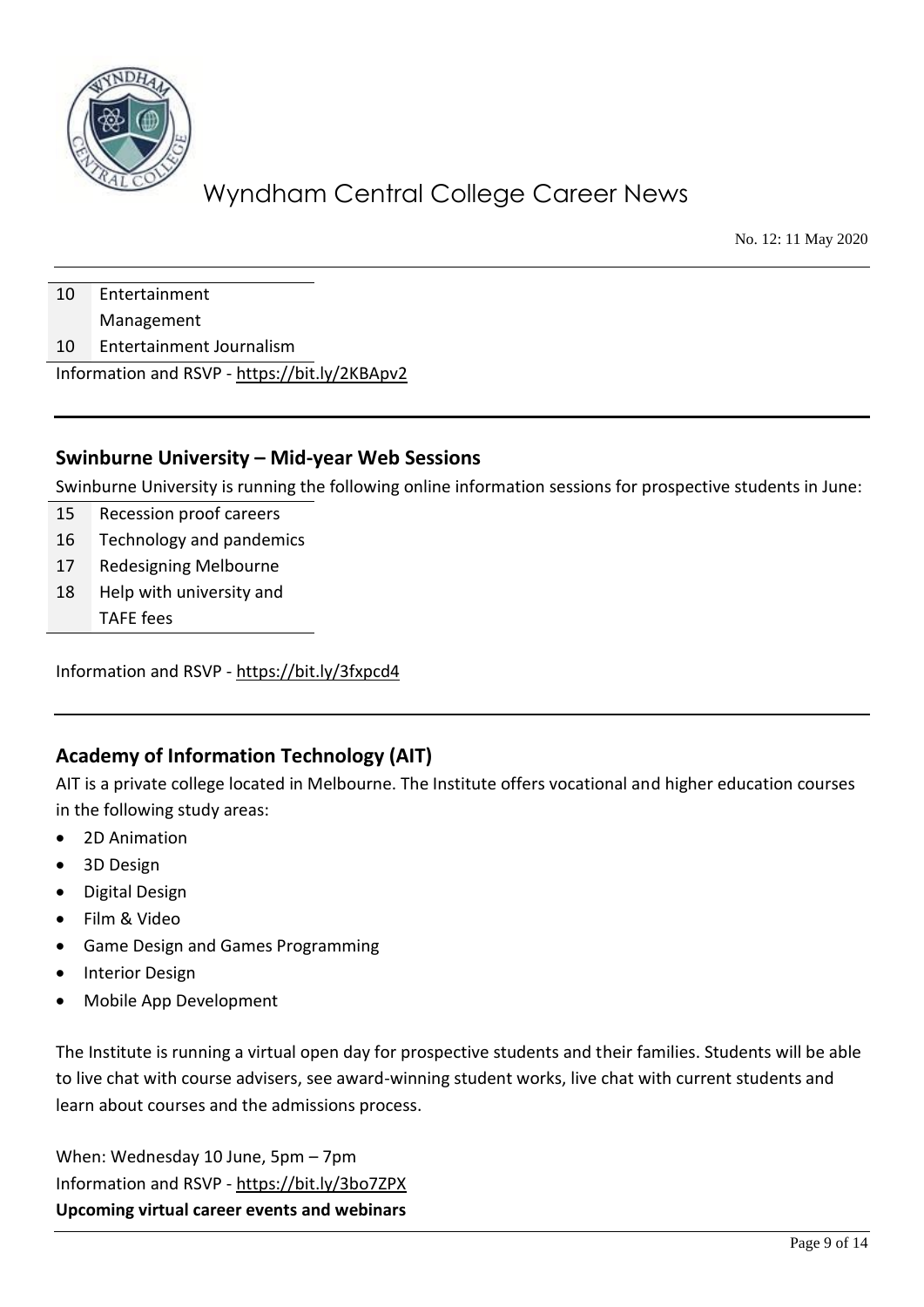

No. 12: 11 May 2020

### **The University of Melbourne – Meet Melbourne Live**

The University of Melbourne is running the following online information sessions for prospective students in **May**

| 12 | Architecture, Building,             |
|----|-------------------------------------|
|    | Planning & Design                   |
| 13 | Science                             |
| 14 | Engineering                         |
| 19 | <b>Visual &amp; Performing Arts</b> |
| 20 | Music                               |
| 21 | Education                           |
| 25 | <b>Veterinary Medicine</b>          |
| 26 | Arts, Humanities, & Social          |
|    | Sciences                            |
| 27 | Commerce                            |

28 IT & Computer Science

Information and RSVP - <http://bit.ly/2TJWmxa>

## **Victoria University – Information Evenings**

Victoria University is running the following online information sessions for prospective students: **May**

| 12 | Law, Criminology & Legal   |
|----|----------------------------|
|    | Services                   |
| 14 | Business, Tourism,         |
|    | Hospitality, Event         |
|    | Management                 |
| 19 | Engineering, Built         |
|    | Environment & IT           |
| 21 | Creative Arts & Humanities |
| 27 | Youth Work, Criminal       |
|    | Justice & Community        |
|    | Development                |
|    |                            |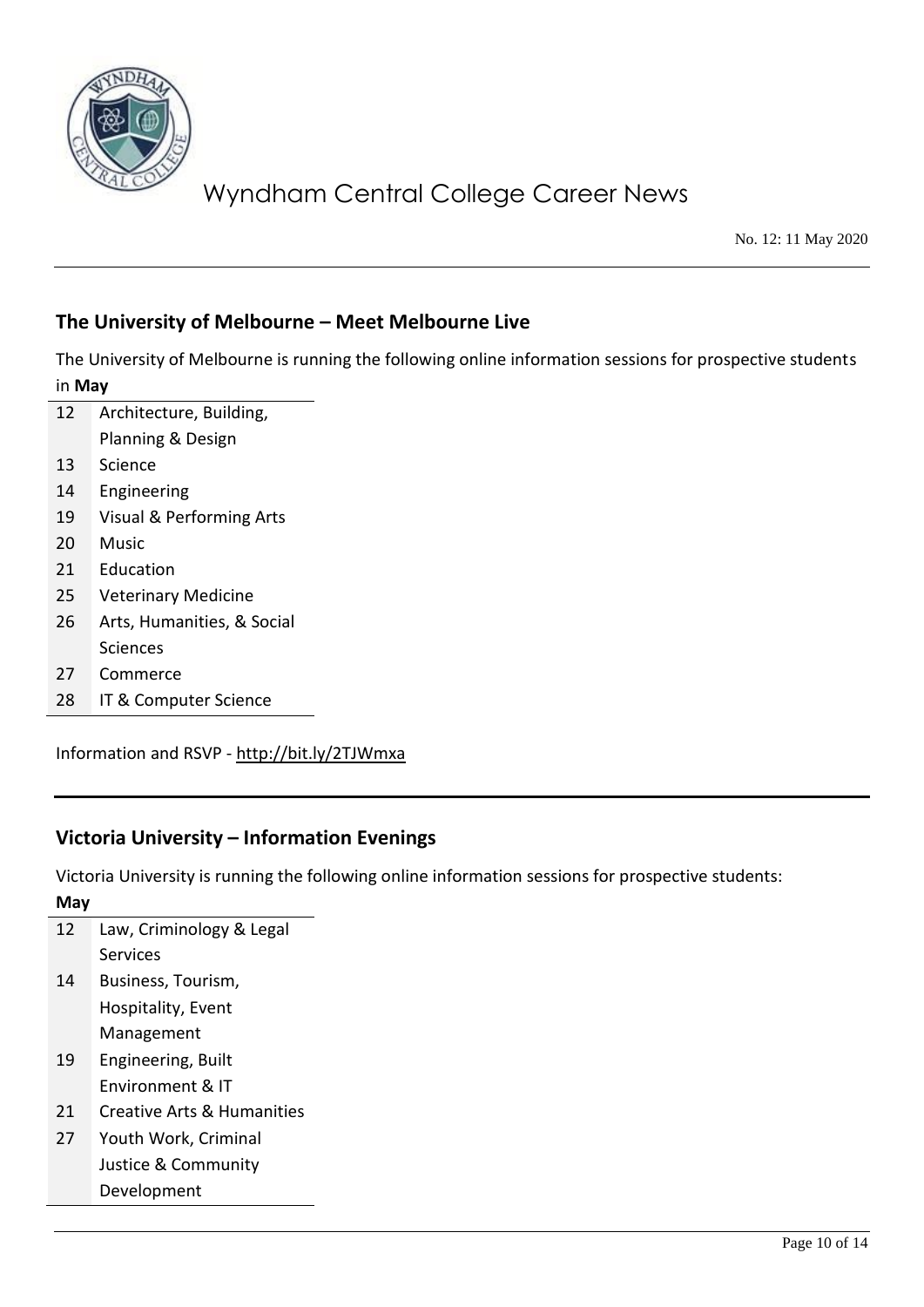

No. 12: 11 May 2020

| 28   | <b>Education &amp; Early</b> |
|------|------------------------------|
|      | Childhood                    |
| June |                              |
| 2    | Psychology & Social Work     |
| 2    | Sciences: Biomedicine,       |
|      | Exercise, Environmental &    |
|      | Biotechnology                |

Information and RSVP - <https://bit.ly/2LcwuoQ>

#### **Monash University - Inside Monash Seminars**

Monash University is running the following online information sessions for prospective students in **May**

| 13 | <b>Media Communication</b> |
|----|----------------------------|
| 14 | Engineering                |
| 19 | Be the designer the world  |
|    | needs                      |
| 20 | What's it really like to   |
|    | study fine art?            |
| 20 | Politics, Philosophy &     |
|    | Economics                  |
| 21 | Shape the future as an     |
|    | architect of change        |
| ີ  | Arte 8. Clahal Ctudioc     |

- 26 Arts & Global Studies
- 27 Pharmacy & Pharmaceutical Science

Information and RSVP - <https://bit.ly/2KZunV9>

#### **Discover Deakin Seminars**

Deakin University is running online information sessions that will enable prospective students to explore course and careers areas that interest them most. Dates are as follows: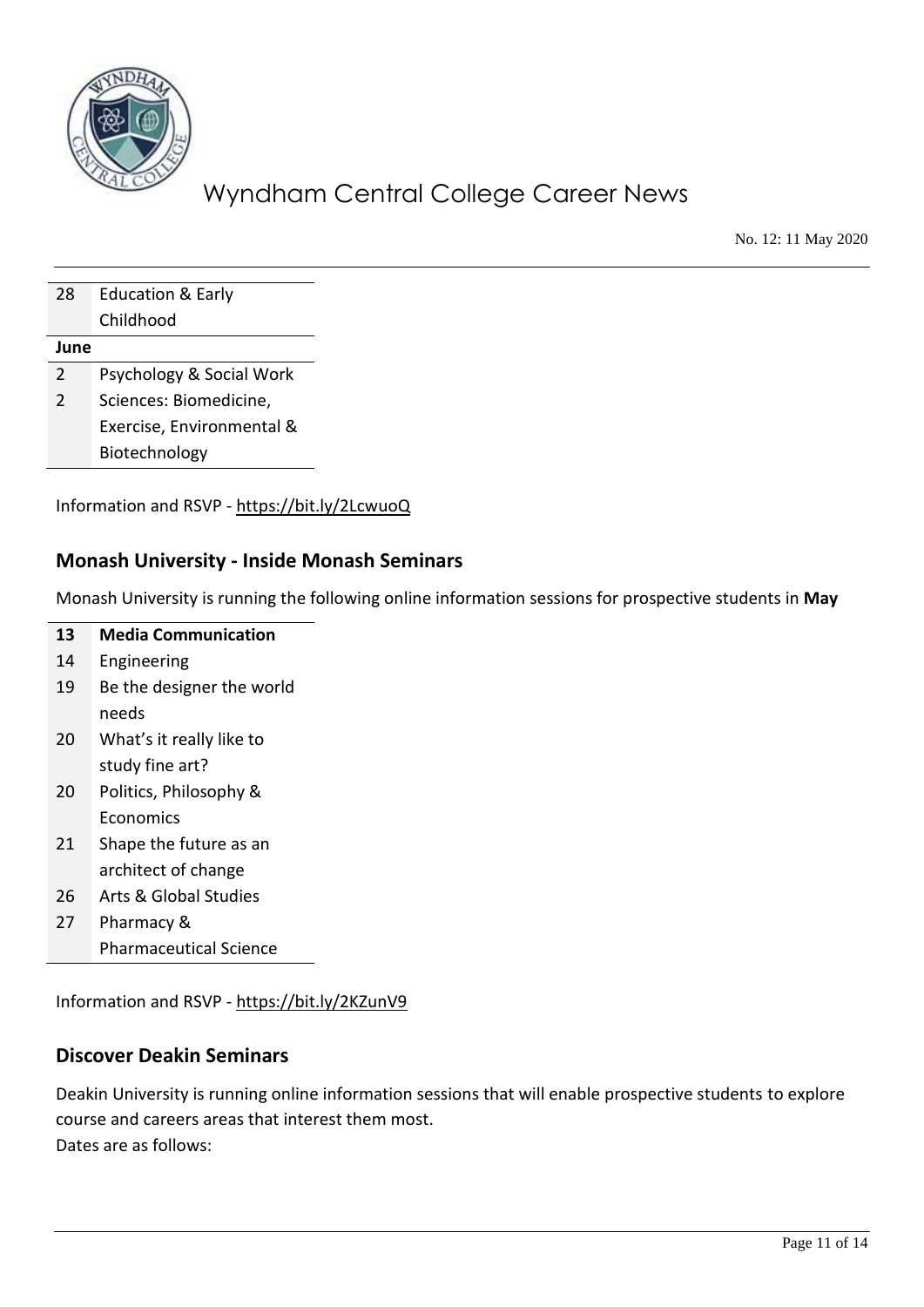

No. 12: 11 May 2020

| 28             |                                |
|----------------|--------------------------------|
|                | Criminology                    |
|                |                                |
| June           |                                |
| $\mathbf{1}$   | Communication, Design          |
| $\overline{2}$ | Property and Real Estate       |
| 3              | Marketing and Human            |
|                | <b>Resources Psychology</b>    |
| 4              | Teaching                       |
| 5              | <b>Information Technology</b>  |
| 8              | Arts                           |
| 9              | <b>Commerce vs Business</b>    |
| 10             | <b>Creative Arts</b>           |
| 11             | <b>Business Analytics</b>      |
| 12             | Artificial Intelligence        |
| 15             | Architecture &                 |
|                | <b>Construction Management</b> |
| 16             | <b>Forensic Science</b>        |
| 17             | Law, Engineering               |
| 22             | Software Engineering           |
| 23             | <b>Biomedical Science</b>      |
| 25             | Environment                    |
| 28             | <b>Nutrition Science</b>       |
|                |                                |

Information and RSVP - <https://bit.ly/2KZunV9>

### **Federation University – Your Fed Future**

Federation University is running the following online information sessions for prospective students in **May:**

- Exploring your career options Your pathway, your future
- Scholarships and financial
- support Visual & Fine Arts –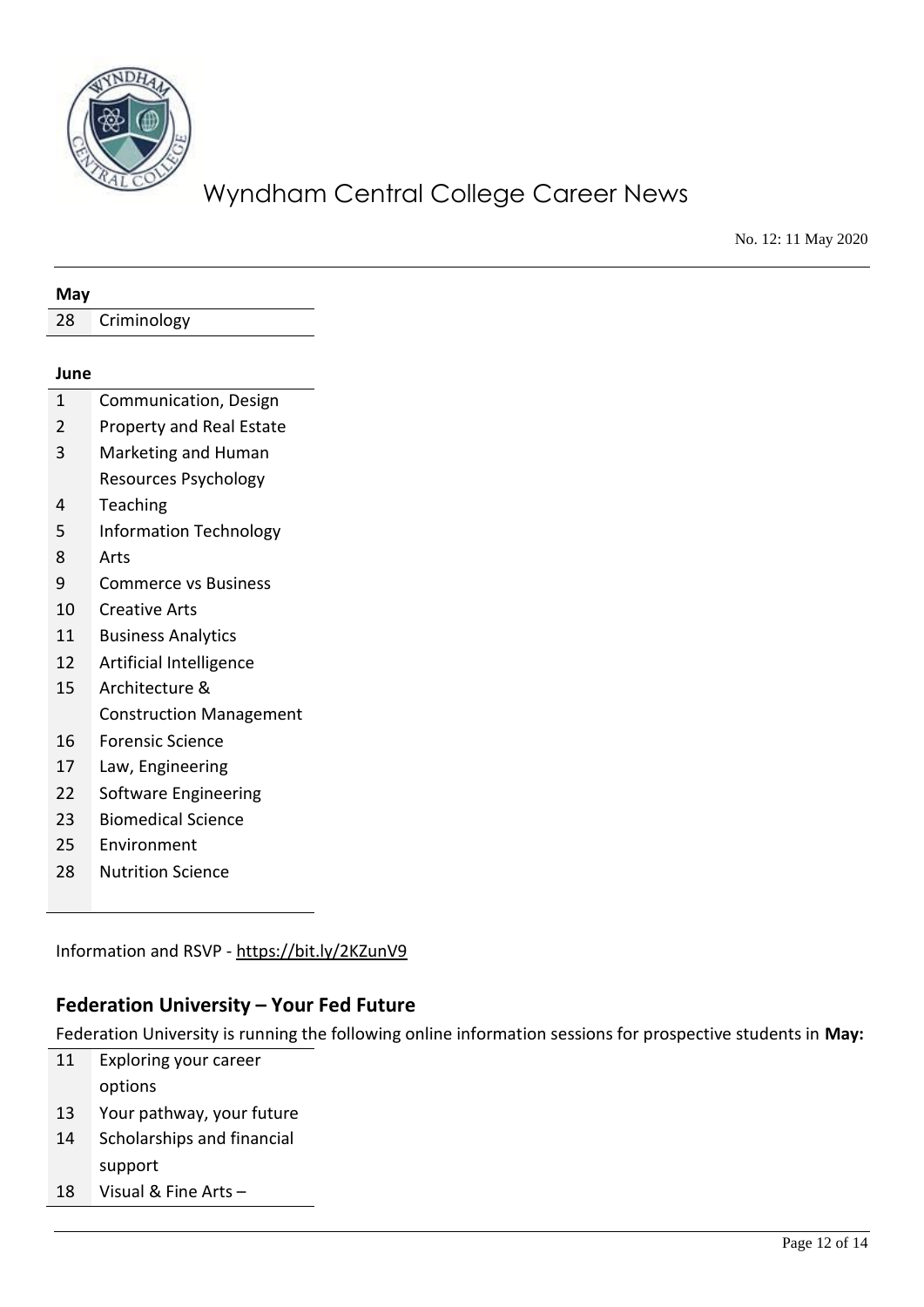

No. 12: 11 May 2020

preparing your folio and interview tips

Information and RSVP - <https://bit.ly/2WfWfLo>

### **Dates for Your Diary**

The following events are running virtually

#### **May**

11 – 18: Your Fed Future online seminars, Federation University,<https://bit.ly/2WfWfLo>

12: Careers in Medicine Information Session, UNSW Rural Clinical School, [a.comb@unsw.edu.au](mailto:a.comb@unsw.edu.au)

13: Careers101: Get Career Smart with UOW, University of Wollongong,<https://bit.ly/3b87NEt>

13 – 28: Meet Melbourne Live, The University of Melbourne,<https://bit.ly/3b7Nrey>

13 – 27: Inside Monash Seminars, Monash University,<https://bit.ly/2KZunV9>

14: Meet our students, The Hotel School Melbourne,<https://bit.ly/2yJvGVF>

- 16: Open Day, Collarts,<https://bit.ly/2JJ0XtH>
- 17: The Neuroscience of Consciousness (Webinar), Think Inc,<https://bit.ly/2W6DUPh>
- 17: Photography Studies College Virtual Open Day,<https://bit.ly/2yniA08>
- 17: Interactive UCAT Workshop, NIE,<https://bit.ly/2yJCNNR>
- 18 22: Virtual Careers Expo, Year13,<https://bit.ly/2KIe3rC>
- 21: Open Day, SAE Qantm,<https://bit.ly/2VZWpVL>
- 23: Open Day, JMC Academy,<https://bit.ly/3dRo2s9>

26, 27: Monash University, Information Evenings, all prospective students,<https://bit.ly/39GmmOQ>